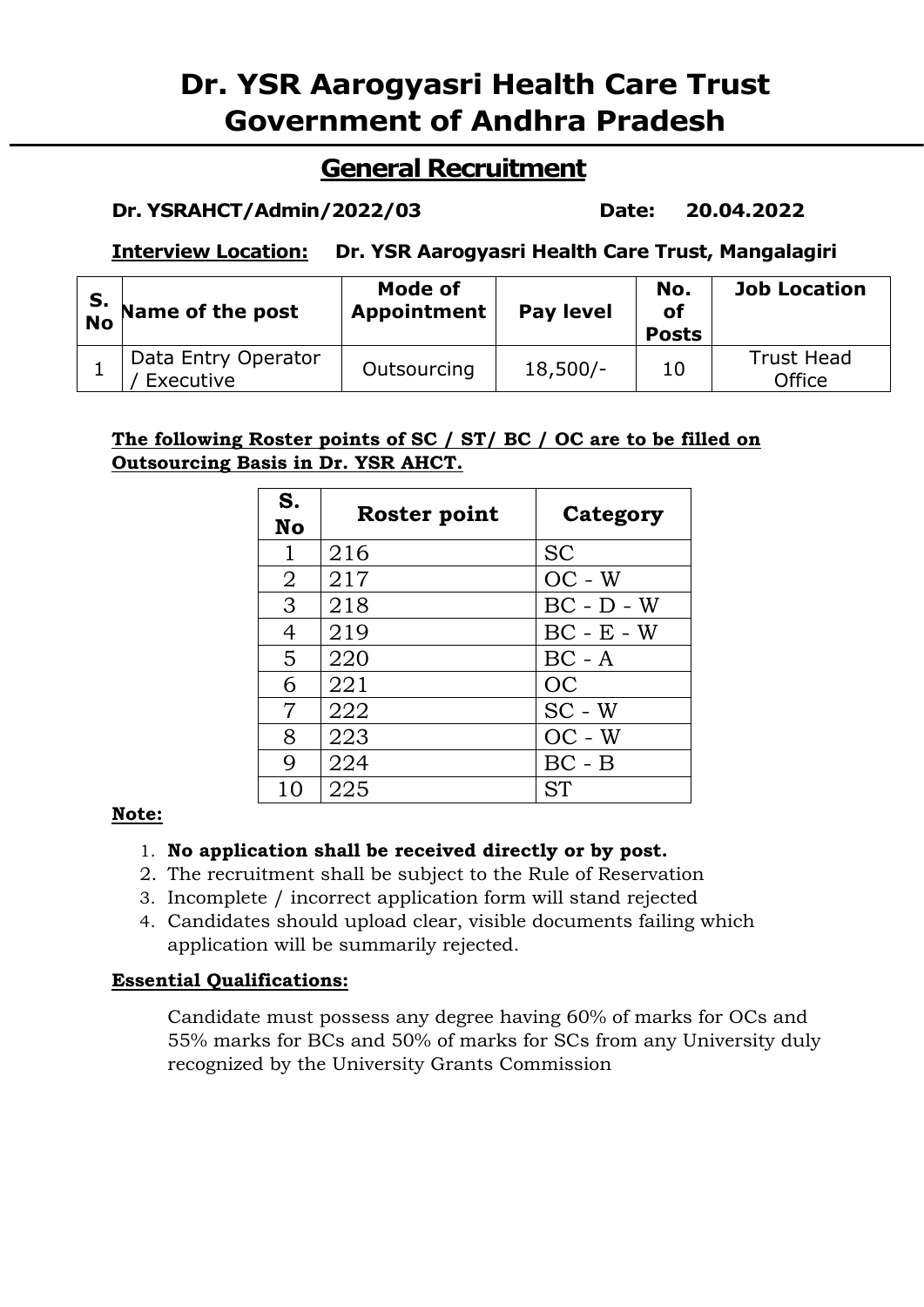# **Preferrable:**

- 1. Typing lower in English
- 2. Any PG Qualification from any University duly recognized by the University Grants Commission
- 3. Should have minimum 3 years of experience in any Public Health Program or any other institution

#### **How to apply**

The interested candidates should submit their resume and other certificates through the link available in the web portal of Dr. YSR AHCT.

# **List of Original Scanned copies to be attached:**

| Resume                         |
|--------------------------------|
| SSC / Equivalent Certificate   |
| Intermediate Certificate       |
| Degree and PG certificate      |
| Degree and PG Marks lists      |
| Caste Certificate              |
| PH certificate (if applicable) |
| Aadhar Copy                    |
| <b>Experience Certificate</b>  |
| Typing Certificate             |

# **Schedule:**

| S. No                          | Agenda                                            | Schedule Date |
|--------------------------------|---------------------------------------------------|---------------|
|                                | Issue of Notification                             | 20.04.2022    |
| 2                              | Last date for submission of resumes               | 27.04.2022    |
| 3                              | Displaying of Eligible candidates list in web     | 02.05.2022    |
|                                | portal                                            |               |
| 4                              | Online examination to be held on                  | 07.05.2022    |
| $5^{\circ}$                    | Display of eligible candidates list in web portal | 07.05.2022    |
| Typing test to be held on<br>6 |                                                   | 09.05.2022    |
| 7                              | Display of eligible candidates list in web portal | 09.05.2022    |
| 8                              | Interview                                         | 10.05.2022    |

#### **The last date for submission of online application is " 27.04.2022 up to 05.30 PM.**

Application must be submitted through on application by click on the following link <https://forms.gle/gbvTypHxfHHQiPnd6>